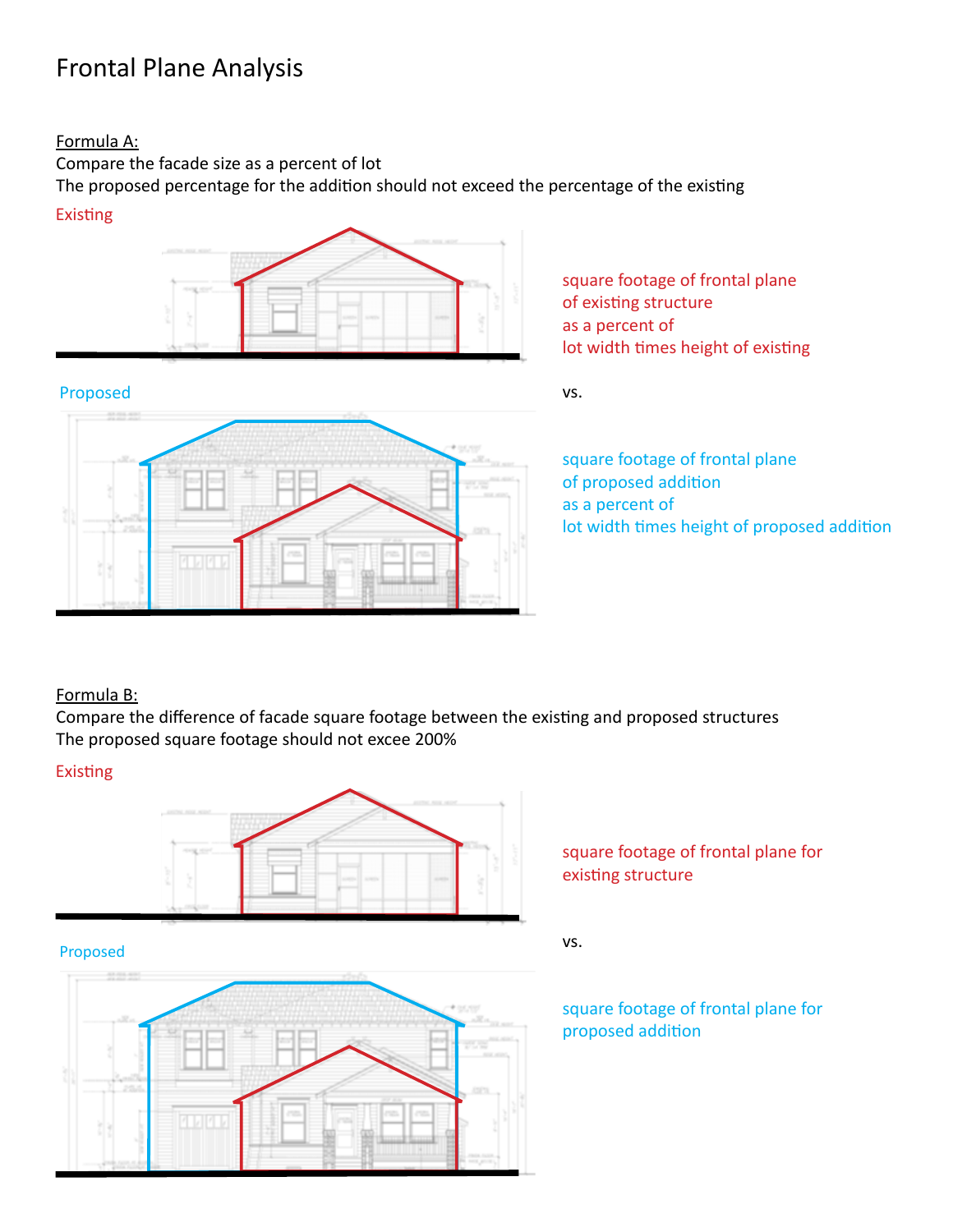| Address        | Formula A: |          | Formula B: |          | Staff       | <b>HAHC Decision</b> |
|----------------|------------|----------|------------|----------|-------------|----------------------|
|                |            |          |            |          | Recommend'n |                      |
|                | Existing   | Proposed | Existing   | Proposed |             |                      |
| 4009 Pineridge | 57         | 66       | 609        | 630      | Approval    | Approved             |



Existing

Proposed

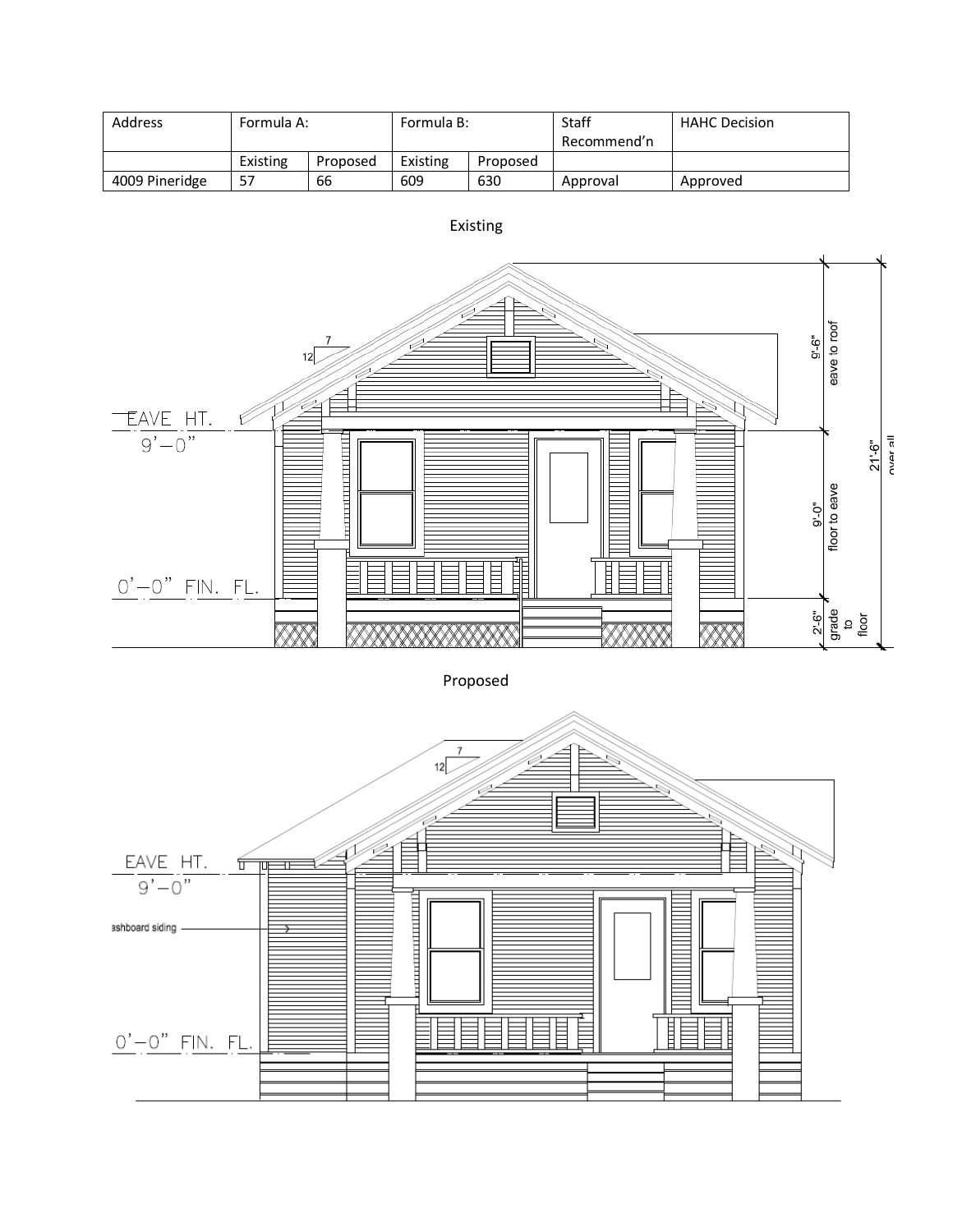| <b>Address</b> | Formula A: |          | Formula B: |          | Staff       | <b>HAHC Decision</b>                           |
|----------------|------------|----------|------------|----------|-------------|------------------------------------------------|
|                |            |          |            |          | Recommend'n |                                                |
|                | Existing   | Proposed | Existing   | Proposed |             |                                                |
| 516 Columbia   | 59         | 80       | 637        | 1278     | Approval    | Approved w/ Conditions<br>(siding and windows) |



Proposed

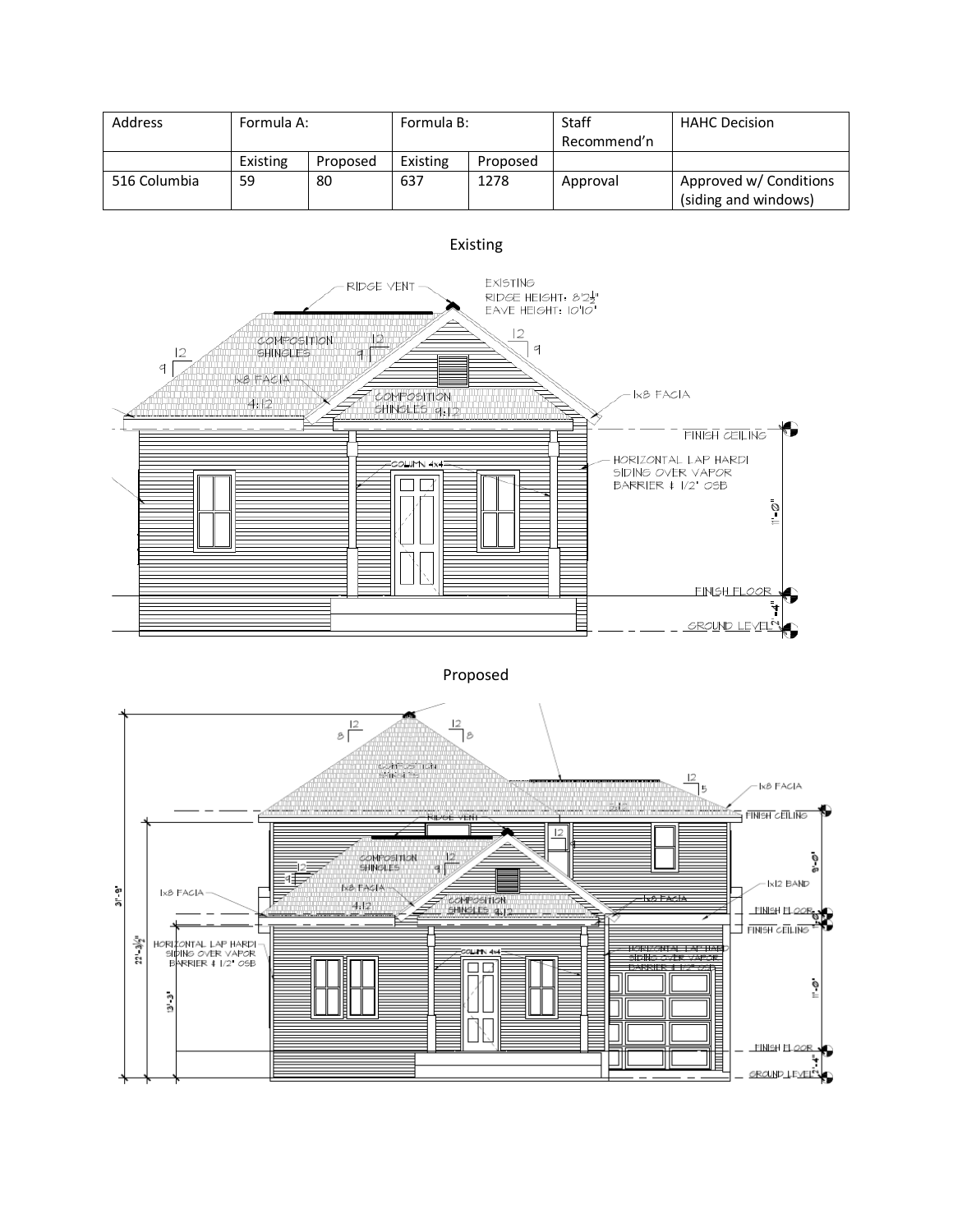| <b>Address</b>   | Formula A: |          | Formula B: |          | Staff       | <b>HAHC Decision</b>                           |
|------------------|------------|----------|------------|----------|-------------|------------------------------------------------|
|                  |            |          |            |          | Recommend'n |                                                |
|                  | Existing   | Proposed | Existing   | Proposed |             |                                                |
| 417 W. $12^{th}$ | 67         | 68       | 532        | 728      | Denial      | Denied (primarily due to<br>foundation height) |



Proposed

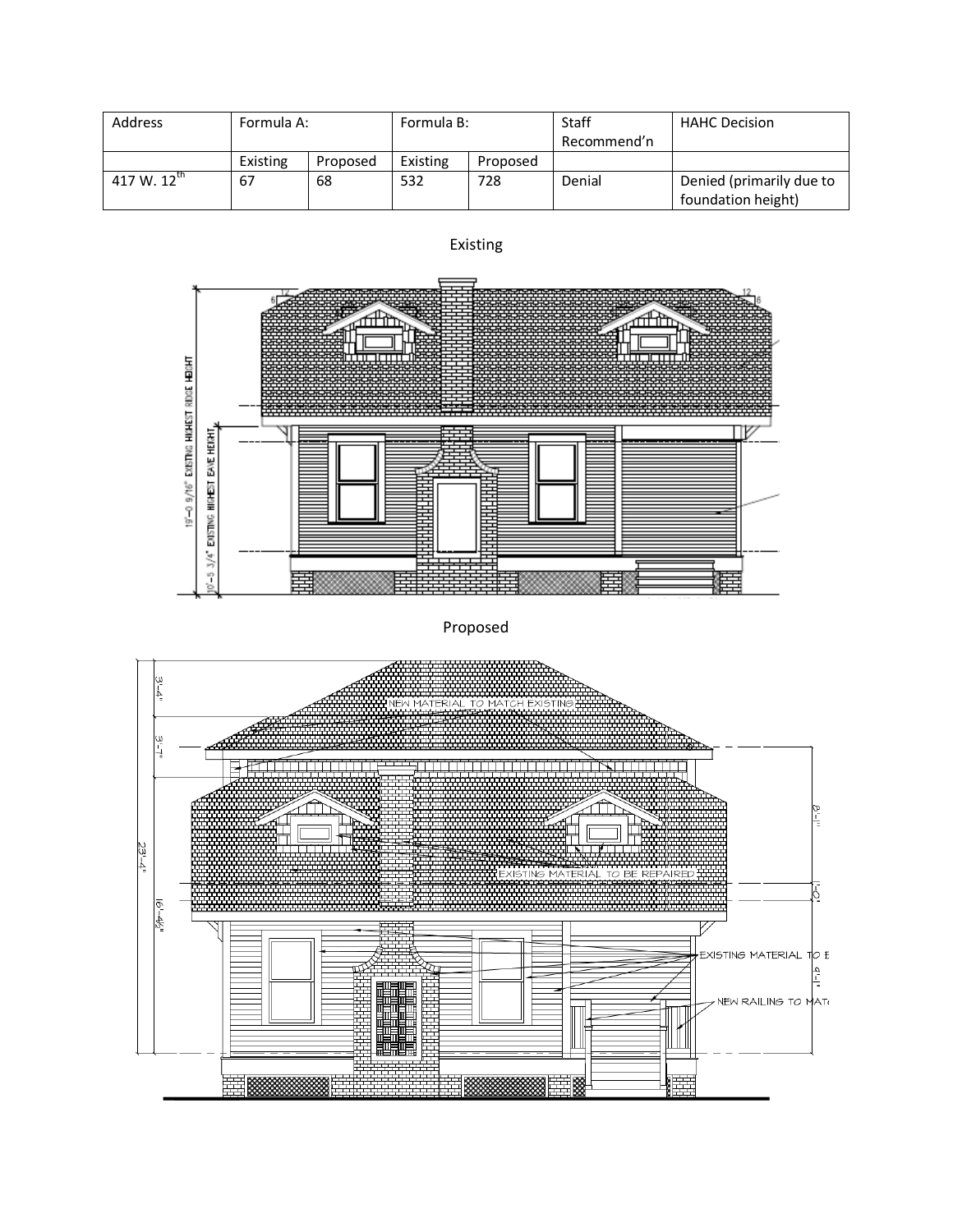| <b>Address</b> | Formula A: |          | Formula B: |          | <b>Staff</b> | <b>HAHC Decision</b>                       |
|----------------|------------|----------|------------|----------|--------------|--------------------------------------------|
|                |            |          |            |          | Recommend'n  |                                            |
|                | Existing   | Proposed | Existing   | Proposed |              |                                            |
| 734 Arlington  | 59         | 86       | 529        | 1186     | Denial       | Denied (relocation of<br>structure 3 feet) |



Proposed